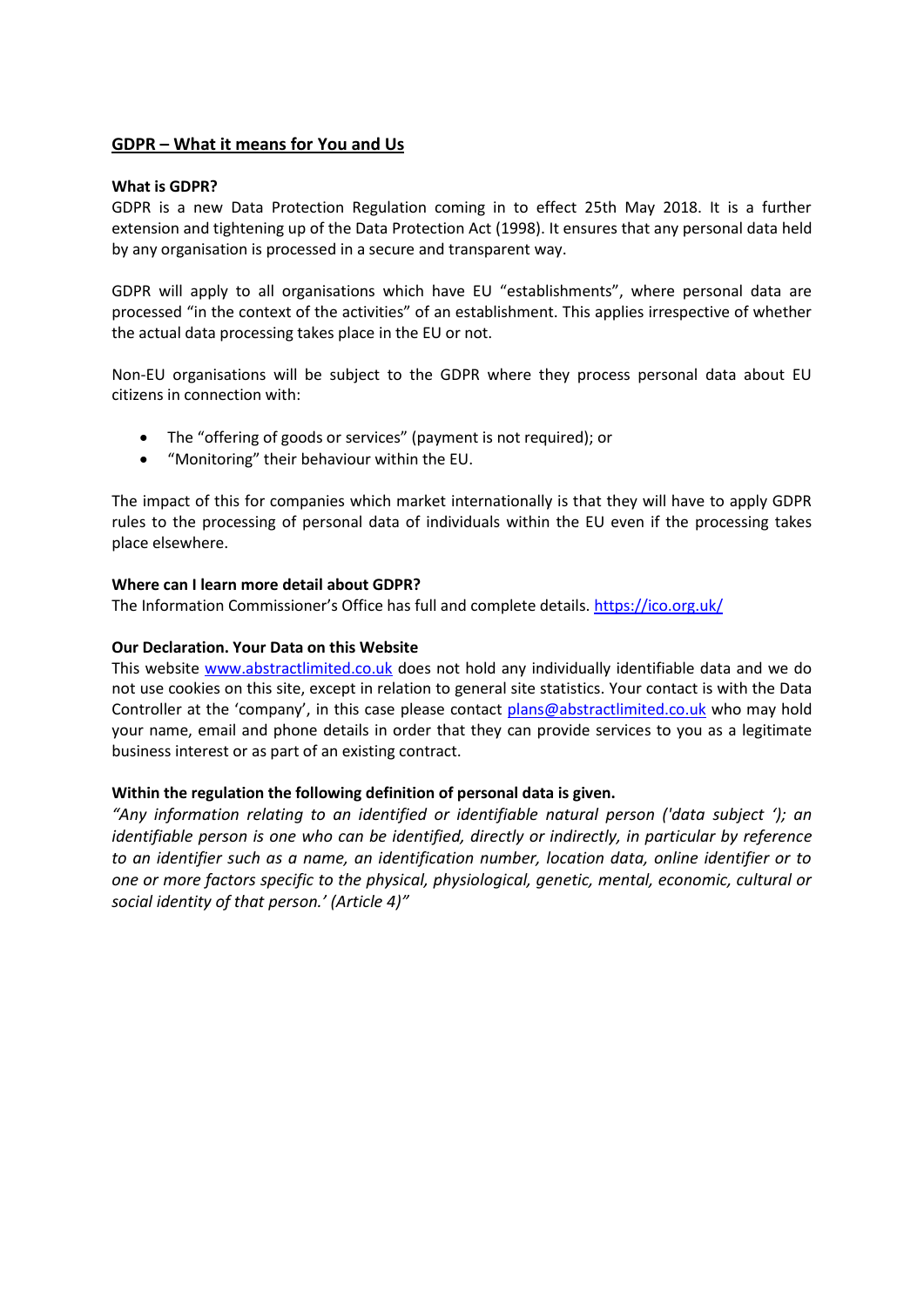*In Summary; GDPR explained.*

*Individuals have the following rights with all companies that you interact with, and those companies must clearly and transparently adhere to the regulations, so for both parties . . .*

# *"*

#### *The right to be informed*

This 'right to be informed' concerns the obligation of an organisation to provide 'fair processing information', which will typically manifest itself in the form of a privacy notice. It strongly emphasises the need for transparency over how you use personal data, and insists that such information should be:

free of charge.

#### *The right of access*

The GDPR clarifies that the reason for allowing individuals to access their personal data "is so that they are aware of, and can verify the lawfulness of, the processing". The guidance states that where such a request is not 'manifestly excessive or unfounded', information should be provided without delay, and within one month at the latest.

#### *The right to rectification*

An individual has the right to have personal information altered if it is inaccurate or out of date. Where possible, if you have disclosed the data to any third parties, you must inform them of the changes, and make sure the individual is aware of those third parties.

#### *The right to erasure*

More commonly known as 'the right to be forgotten', this right is to enable an individual to request the deletion or removal of personal data where there is no compelling reason for its continued processing.

This may include, for instance, where the information held is no longer necessary in relation to the purpose for which it was collected originally, the individual withdraws their consent, or when the individual objects to the processing and there is no overriding legitimate interest for continuing to process the information.

#### *The right to restrict processing*

Individuals have the right to request that the processing of their information is restricted, meaning that data can be stored, but not processed further. An example could be where an individual contests the accuracy of the personal data. In this instance, you should restrict the processing until you have verified the accuracy of it.

#### *The right to data portability*

The 'right to data portability' allows individuals to obtain and reuse their personal data for their own purposes across different services. It allows them to move, copy or transfer personal data easily from one IT environment to another in a safe and secure way without hindrance to usability. This is so that they may, for example, take advantage of applications and services which can use this data to find them a better deal, or help them understand their spending habits.